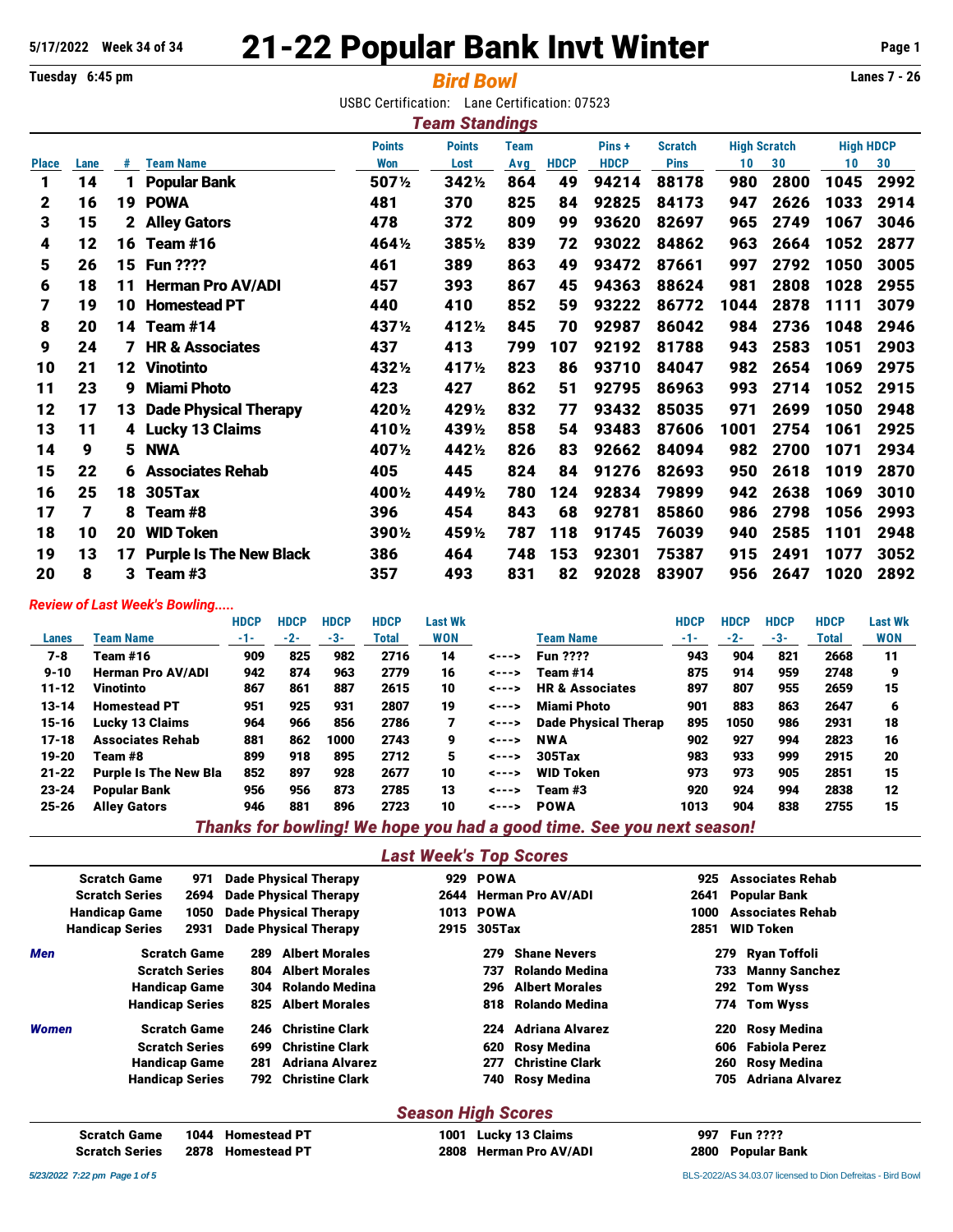| 5/17/2022    | <b>Week 34 of 34</b>           |                     |                       |      |                  | 21-22 Popular Bank Invt Winter |      |                                | Page 2 |
|--------------|--------------------------------|---------------------|-----------------------|------|------------------|--------------------------------|------|--------------------------------|--------|
|              | <b>Handicap Game</b><br>1111   | <b>Homestead PT</b> |                       | 1101 | <b>WID Token</b> |                                | 1077 | <b>Purple Is The New Black</b> |        |
|              | <b>Handicap Series</b><br>3079 | <b>Homestead PT</b> |                       |      |                  | 3052 Purple Is The New Black   | 3046 | <b>Alley Gators</b>            |        |
| <b>Men</b>   | <b>Scratch Game</b>            | 300                 | <b>Israel Velasco</b> |      | 300              | <b>Rob Stadmire</b>            | 300  | <b>Willard Butler</b>          |        |
|              |                                |                     |                       |      |                  |                                | 300  | <b>Manny Sanchez</b>           |        |
|              | <b>Scratch Series</b>          | 828                 | <b>Shane Nevers</b>   |      | 823              | <b>Rob Stadmire</b>            | 823  | <b>Chris Hare</b>              |        |
|              | <b>Handicap Game</b>           | 330                 | Hector Nolivos        |      | 327              | <b>Willard Butler</b>          | 327  | Mike Smith                     |        |
|              | <b>Handicap Series</b>         |                     | 862 Armando Fernandez |      | 856              | <b>Hector Nolivos</b>          | 856  | <b>Chris Hare</b>              |        |
| <b>Women</b> | <b>Scratch Game</b>            | 279                 | <b>Caitlin Graham</b> |      | 278              | <b>Graciela Dube</b>           | 278  | <b>Fabiola Perez</b>           |        |
|              |                                |                     |                       |      |                  |                                | 278  | <b>Camila Poirrier</b>         |        |
|              | <b>Scratch Series</b>          | 736                 | <b>Fabiola Perez</b>  |      | 718              | Jessika Ramirez                | 716  | <b>Caitlin Graham</b>          |        |
|              | <b>Handicap Game</b>           | 321                 | Camila Poirrier       |      | 310              | <b>Fabiola Perez</b>           | 305  | <b>Graciela Dube</b>           |        |
|              | <b>Handicap Series</b>         | 835                 | Camila Poirrier       |      | 832              | <b>Fabiola Perez</b>           | 816  | <b>Christine Clark</b>         |        |
|              |                                |                     |                       |      |                  |                                | 816  | <b>Mariela Sanella</b>         |        |

# *Team Rosters*

|                  | <b>Bowling</b>       |                             |                 |    |                 |     | <b>To Raise</b> | <b>To Drop</b> |                |     |                     |              | <b>HDCP</b>      |
|------------------|----------------------|-----------------------------|-----------------|----|-----------------|-----|-----------------|----------------|----------------|-----|---------------------|--------------|------------------|
| ID#              | <b>Hand</b>          | <b>Name</b>                 | <b>Avg HDCP</b> |    | <b>Pins Gms</b> |     | $Avg +1$        | $Avg -1$       |                |     | $-1$ $-2$ $-3$ $-3$ | Total        | <b>Total</b>     |
|                  | 1 - Popular Bank     |                             |                 |    |                 |     |                 |                |                |     |                     |              |                  |
| 1                |                      | Julian Herradon             | 215             | 13 | 20733           | 96  | 651             | 551            | 168            | 215 | 188                 | 571          | 607              |
| 57               |                      | <b>Oscar Mendez</b>         | 210             | 18 | 21464           | 102 | 691             | 585            | 225            | 234 | 212                 | 671          | 725              |
| $\mathbf 2$      |                      | <b>Carlos Hernandez</b>     | 220             | 9  | 21812           | 99  | 730             | 627            | 269            | 203 | 214                 | 686          | 713              |
| 4                |                      | <b>Israel Velasco</b>       | 219             | 9  | 22402           | 102 | 698             | 592            | 246            | 256 | 211                 | 713          | 740              |
| 139              |                      | <b>Kevin Decicco</b>        | bk211           | 17 | 524             | 3   | 526             | 519            |                |     |                     | 0            | 0                |
| 95               |                      | Jorge Orfila                | <b>bk206</b>    | 21 | 1243            | 6   | 629             | 619            |                |     |                     | $\mathbf 0$  | $\mathbf 0$      |
| 2 - Alley Gators |                      |                             |                 |    |                 |     |                 |                |                |     |                     |              |                  |
| 49               |                      | Jessika Ramirez             | 203             | 24 | 16516           | 81  | 620             | 535            | 207            | 160 | 180                 | 547          | 616              |
| 96               |                      | <b>Larry Tobis</b>          | 203             | 24 | 19546           | 96  | 650             | 550            | 234            | 215 | 225                 | 674          | 749              |
| 37               |                      | <b>Victor Gomez</b>         | 201             | 26 | 18720           | 93  | 672             | 575            | 184            | 184 | 178                 | 546          | 624              |
| 122              |                      | <b>Juan Naudin</b>          | 202             | 25 | 18198           | 90  | 681             | 587            | 221            |     | 222 213             | 656          | 734              |
| 94               |                      | <b>Jesus Villacis</b>       | 217             | 11 | 5879            | 27  | 661             | 630            |                |     |                     | 0            | $\mathbf 0$      |
| 102              |                      | <b>Sikiu Martinez</b>       | 180             | 45 | 2164            | 12  | 551             | 535            |                |     |                     | 0            | $\boldsymbol{0}$ |
| 3 - Team #3      |                      |                             |                 |    |                 |     |                 |                |                |     |                     |              |                  |
| 55               |                      | <b>Rich Szymanski</b>       | 184             | 41 | 18831           | 102 | 594             | 488            | 186            | 168 | 237                 | 591          | 714              |
| 58               |                      | <b>Teo Thielen</b>          | 201             | 26 | 15095           | 78  | 619             | 537            | 197            | 207 | 179                 | 583          | 661              |
| 59               |                      | <b>Henry Brezniak</b>       | 213             | 15 | 21816           | 102 | 654             | 548            | 237            | 213 | 256                 | 706          | 751              |
| 8                |                      | <b>Chris Szymanski</b>      | 233             | 0  | 21706           | 93  | 758             | 661            | 218            | 254 | 240                 | 712          | 712              |
|                  | 4 - Lucky 13 Claims  |                             |                 |    |                 |     |                 |                |                |     |                     |              |                  |
| 133              |                      | <b>James Porter</b>         | 211             | 17 | 21613           | 102 | 647             | 541            | 247            | 212 | 168                 | 627          | 678              |
| 5                |                      | <b>Phil Casarino Sr</b>     | 207             | 20 | 21194           | 102 | 646             | 540            | 213            | 259 | 225                 | 697          | 757              |
| 6                |                      | <b>Ed Koconis</b>           | 215             | 13 | 20063           | 93  | 673             | 576            | 223            |     | 216 220             | 659          | 698              |
| 98               |                      | <b>Dennis Mann</b>          | 225             | 4  | 19581           | 87  | 759             | 668            |                |     |                     | $\mathbf{0}$ | $\mathbf 0$      |
| 104              |                      | <b>Connor Pipho</b>         | 222             | 7  | 4005            | 18  | 678             | 656            | 226            | 224 | 188                 | 638          | 653              |
| 53               |                      | <b>Jorge Ossorio</b>        | <b>bk201</b>    | 26 | 523             | 3   | 527             | 520            |                |     |                     | $\mathbf 0$  | $\mathbf 0$      |
| <b>5 - NWA</b>   |                      |                             |                 |    |                 |     |                 |                |                |     |                     |              |                  |
| 78               |                      | <b>Christine Clark</b>      | 196             | 30 | 17500           | 89  | 624             | 531            | 239            | 214 | 246                 | 699          | 792              |
| 87               |                      | <b>Mike Smith</b>           | 203             | 24 | 17286           | 85  | 666             | 577            | 205            | 236 | 246                 | 687          | 762              |
| 13               |                      | <b>Lenard Clark</b>         | 210             | 18 | 21444           | 102 | 711             | 605            | 168            | 179 | 183                 | 530          | 581              |
| 62               |                      | <b>Randy Thomas</b>         | 217             | 11 | 21517           | 99  | 719             | 616            | 206            | 214 | 235                 | 655          | 688              |
| 149              |                      | <b>Larry Hopkins</b>        | 196             | 30 | 4670            | 24  | 595             | 567            |                |     |                     | $\mathbf 0$  | $\mathbf 0$      |
|                  | 6 - Associates Rehab |                             |                 |    |                 |     |                 |                |                |     |                     |              |                  |
| 46               |                      | <b>Ronald Martucci</b>      | 205             | 22 | 11691           | 57  | 669             | 608            |                |     | 195 212 235 642     |              | 711              |
| 47               |                      | <b>Carlos Cutolo</b>        | 197             | 29 | 13035           | 66  | 627             | 557            | a187 a187 a187 |     |                     | 561          | 648              |
| 48               |                      | <b>Emil Kizer</b>           | 218             | 10 | 21642           | 99  | 696             | 593            |                |     | 242 190 246 678     |              | 708              |
| 45               |                      | <b>Oscar Sardinas</b>       | 204             | 23 | 7851            | 42  | 564             | 518            |                |     |                     | $\mathbf 0$  | $\mathbf 0$      |
| 11               |                      | <b>Alessandro Monacelli</b> | 215             | 13 | 8397            | 39  | 675             | 632            |                |     | 182 198 257 637     |              | 676              |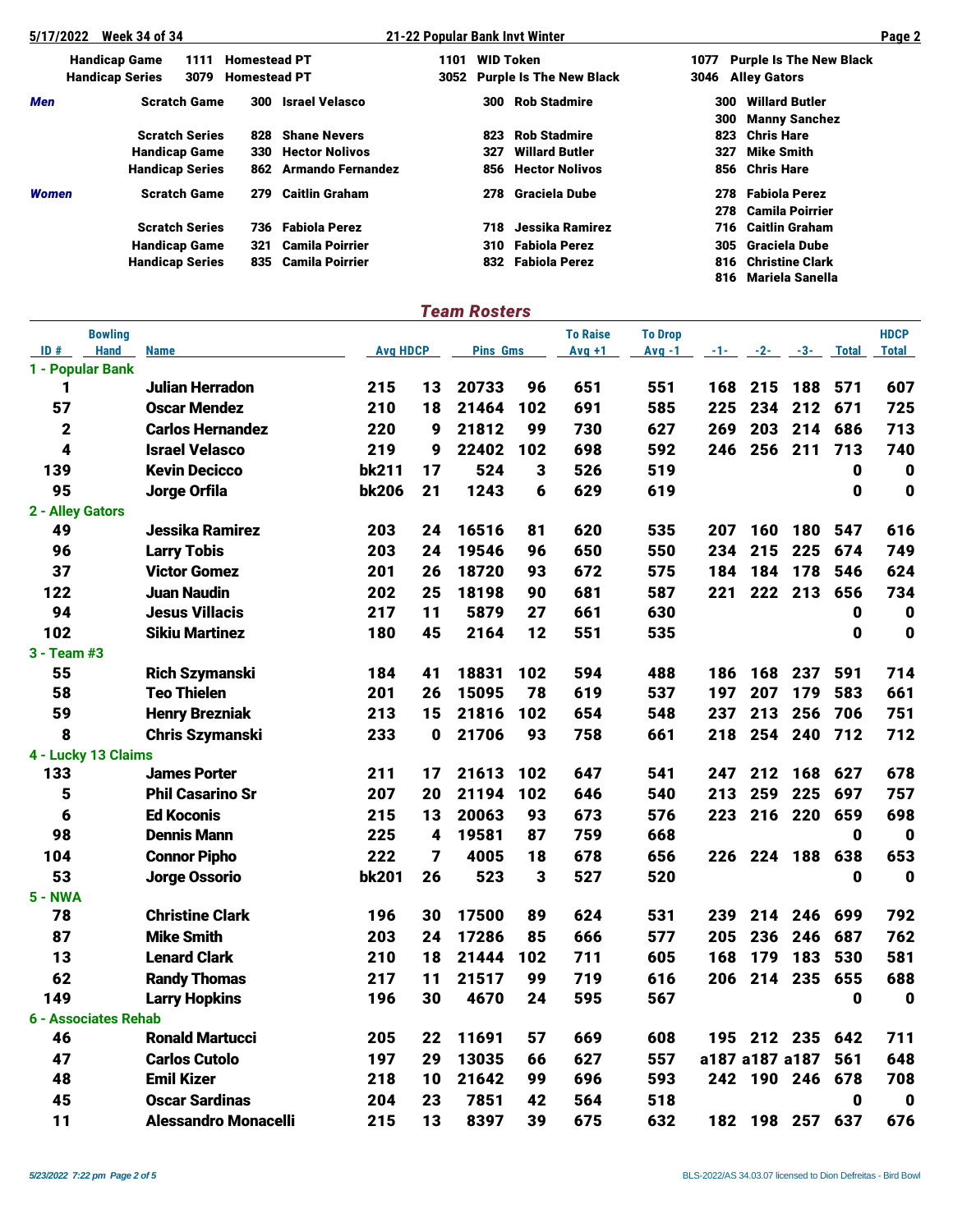| 5/17/2022       | <b>Week 34 of 34</b>       |                 |              | 21-22 Popular Bank Invt Winter |     |                 | Page 3         |     |         |                 |             |              |
|-----------------|----------------------------|-----------------|--------------|--------------------------------|-----|-----------------|----------------|-----|---------|-----------------|-------------|--------------|
|                 | <b>Bowling</b>             |                 |              |                                |     | <b>To Raise</b> | <b>To Drop</b> |     |         |                 |             | <b>HDCP</b>  |
| ID#             | <b>Hand</b><br><b>Name</b> | <b>Avg HDCP</b> |              | <b>Pins Gms</b>                |     | $Avg +1$        | $Avg -1$       |     |         | $-1$ $-2$ $-3$  | Total       | <b>Total</b> |
|                 | 7 - HR & Associates        |                 |              |                                |     |                 |                |     |         |                 |             |              |
| 38              | <b>Carlos Caro</b>         | 206             | 21           | 20426                          | 99  | 688             | 585            | 217 |         | 182 247         | 646         | 709          |
| 34              | <b>Hess Ruidiaz</b>        | 192             | 34           | 16707                          | 87  | 663             | 572            | 186 | 181     | 152             | 519         | 621          |
| 35              | <b>Jose Ramirez</b>        | 204             | 23           | 19859                          | 97  | 641             | 540            | 182 | 167     | 246             | 595         | 664          |
| 39              | <b>Jose Migenis</b>        | 197             | 29           | 20122                          | 102 | 668             | 562            | 205 | 170     | 203             | 578         | 665          |
| 118             | <b>Richard Rump</b>        | 210             | 18           | 662                            | 3   | 664             | 657            |     |         |                 | 0           | $\mathbf 0$  |
| 36              | <b>Alfredo Martinez</b>    | 209             | 18           | 2513                           | 12  | 637             | 621            |     |         |                 | 0           | $\mathbf 0$  |
| 8 - Team #8     |                            |                 |              |                                |     |                 |                |     |         |                 |             |              |
| 27              | <b>Carlos Tijero</b>       | 189             | 36           | 19287                          | 102 | 663             | 557            | 209 | 173     | 196             | 578         | 689          |
| 166             | <b>Melissa Perez</b>       | 201             | 26           | 18712                          | 93  | 680             | 583            | 179 | 205     | 214             | 598         | 676          |
| 10              | <b>Fernando Guadalupe</b>  | 230             | 0            | 22128                          | 96  | 741             | 641            | 229 | 258     | 203             | 690         | 690          |
| 12              | <b>Charlie Forero</b>      | 223             | 6            | 20774                          | 93  | 730             | 633            |     |         | a213 a213 a213  | 639         | 657          |
| 9 - Miami Photo |                            |                 |              |                                |     |                 |                |     |         |                 |             |              |
| 44              | <b>Pedro Perez</b>         | 221             | 8            | 17929                          | 81  | 719             | 634            |     |         | a211 a211 a211  | 633         | 657          |
| 135             | <b>Daniel Ucles</b>        | 204             | 23           | 18378                          | 90  | 687             | 593            |     |         | a194 a194 a194  | 582         | 651          |
| 61              | <b>Luis Lamarche</b>       | 214             | 14           | 20010                          | 96  | 681             | 581            | 233 |         | 159 192         | 584         | 626          |
| 64              | <b>Richard Cheney</b>      | 223             | 6            | 22816                          | 102 | 704             | 598            | 212 | 268     | 215             | 695         | 713          |
|                 | 10 - Homestead PT          |                 |              |                                |     |                 |                |     |         |                 |             |              |
| 85              | <b>Tojo Cockfield</b>      | 202             | 25           | 16220                          | 80  | 629             | 545            | 204 | 213     | 225             | 642         | 717          |
| 14              | <b>Sherry Cockfield</b>    | 199             | 27           | 19705                          | 99  | 695             | 592            | 182 | 178     | 212             | 572         | 653          |
| 15              | <b>Rob Stadmire</b>        | 227             | $\mathbf{2}$ | 23194                          | 102 | 746             | 640            | 226 | 263     | 232             | 721         | 727          |
| 16              | <b>Shane Nevers</b>        | 224             | 5            | 20166                          | 90  | 759             | 665            | 279 | 211     | 202             | 692         | 710          |
| 101             | <b>Kenny Deutsch</b>       | <b>bk208</b>    | 19           | 1210                           | 6   | 608             | 598            |     |         |                 | 0           | $\mathbf 0$  |
| 138             | <b>Todd Berry</b>          | 202             | 25           | 1818                           | 9   | 618             | 605            |     |         |                 | $\mathbf 0$ | $\mathbf 0$  |
|                 | 11 - Herman Pro AV/ADI     |                 |              |                                |     |                 |                |     |         |                 |             |              |
| 155             | <b>Willy Berrios</b>       | 205             | 22           | 20324                          | 99  | 688             | 585            | 200 | 224     | 235             | 659         | 728          |
| 54              | J. C. Quintana             | 216             | 12           | 22120                          | 102 | 665             | 559            | 217 | 207     | 203             | 627         | 660          |
| 60              | <b>Willard Butler</b>      | 217             | 11           | 22182                          | 102 | 708             | 602            | 202 | 243     | 237             | 682         | 715          |
| 100             | <b>George Litwin</b>       | 229             | 0            | 23442                          | 102 | 708             | 602            | 278 |         | 155 243         | 676         | 676          |
| 109             | Janeka Butler              | <b>bk209</b>    | 18           | 556                            | 3   | 560             | 553            |     |         |                 | 0           | $\mathbf 0$  |
| 12 - Vinotinto  |                            |                 |              |                                |     |                 |                |     |         |                 |             |              |
| 141             | <b>Yuk Ming</b>            | 215             | 13           | 21962                          | 102 | 718             | 612            | 191 | 217     | 212             | 620         | 659          |
| 42              | <b>Hector Nolivos</b>      | 190             | 36           | 19443                          | 102 | 612             | 506            | 189 |         | 173 201         | 563         | 671          |
| 65              | <b>Cesar Guillermo</b>     | 207             | 20           | 19873                          | 96  | 719             | 619            | 202 | 190     | 233             | 625         | 688          |
| 43              | <b>Ruben Jaramillo</b>     | 211             | 17           | 21596 102                      |     | 664             | 558            | 199 |         | 195 155 549     |             | 597          |
|                 | 13 - Dade Physical Therapy |                 |              |                                |     |                 |                |     |         |                 |             |              |
| 157             | <b>Camila Poirrier</b>     | 187             | 38           | 17988                          | 96  | 624             | 524            | 180 |         | 192 215         | 587         | 701          |
| 79              | <b>Armando Fernandez</b>   | 197             | 29           | 19570                          | 99  | 626             | 523            | 184 |         | 222 189         | 595         | 682          |
| 80              | <b>Albert Morales</b>      | 223             | 6            | 22805                          | 102 | 715             | 609            |     | 236 279 | 289             | 804         | 825          |
| 137             | <b>Chris Best</b>          | 225             | 4            | 22307                          | 99  | 745             | 642            |     |         | 216 278 214     | 708         | 723          |
| 105             | <b>Nathanael Reina</b>     | 191             | 35           | 1723                           | 9   | 581             | 568            |     |         |                 | 0           | $\mathbf 0$  |
| 120             | <b>Malik Grove</b>         | <b>bk216</b>    | 12           | 0                              | 0   |                 |                |     |         |                 | 0           | $\bf{0}$     |
| 14 - Team #14   |                            |                 |              |                                |     |                 |                |     |         |                 |             |              |
| 67              | <b>Manny Sanchez</b>       | 224             | 5            | 21525                          | 96  | 750             | 650            |     |         | 247 232 254 733 |             | 751          |
| 66              | <b>Bill Sevilla</b>        | 176             | 48           | 17989                          | 102 | 596             | 490            | 147 | 126     | 194             | 467         | 611          |
| 17              | <b>Joey Colon</b>          | 211             | 17           | 19399                          | 92  | 646             | 550            | 221 | 216     | 214 651         |             | 702          |
| 106             | <b>Jose Lander</b>         | 234             | $\mathbf 0$  | 22516                          | 96  | 749             | 649            | 189 |         | 269 226 684     |             | 684          |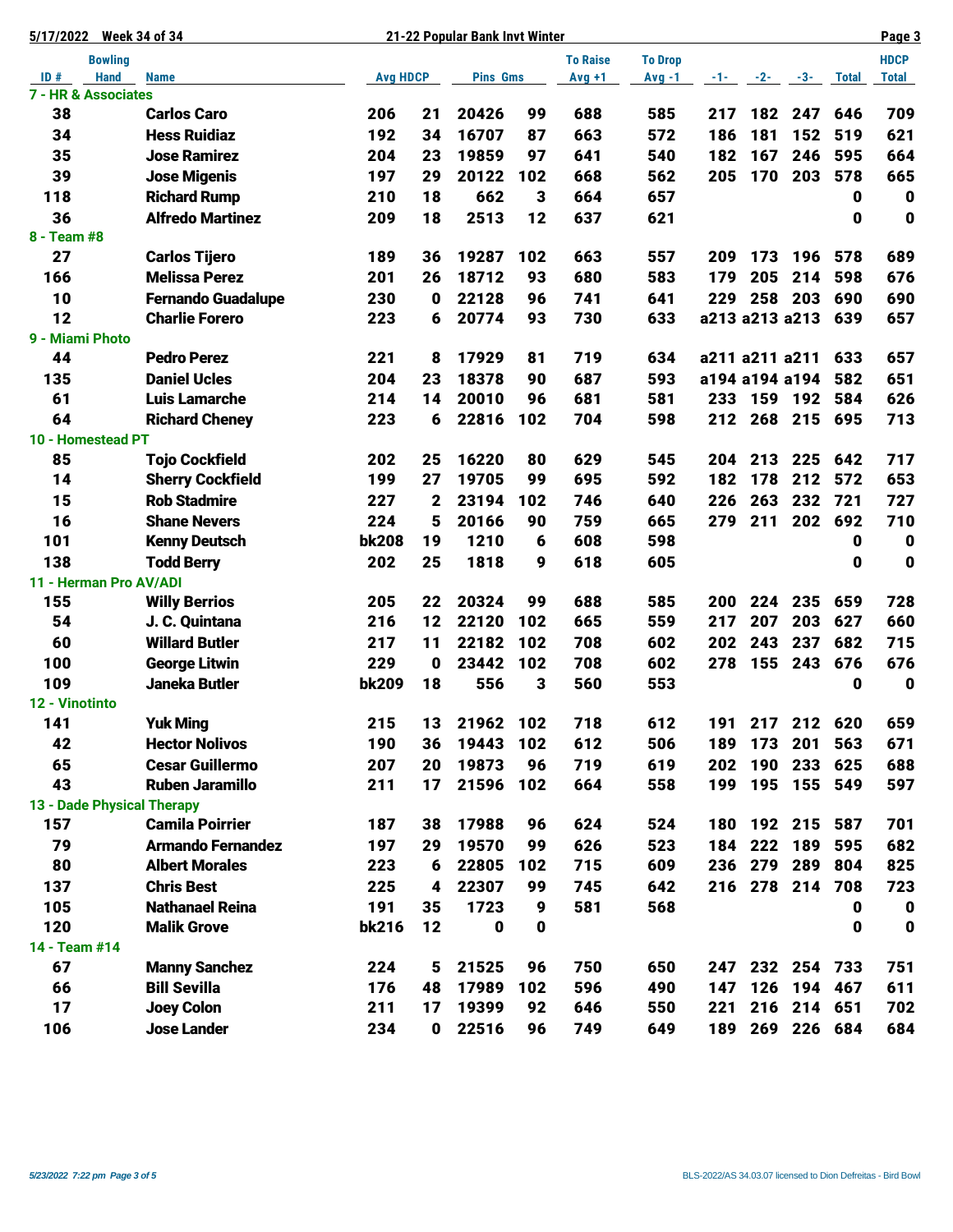| 5/17/2022        |                | <b>Week 34 of 34</b>         |                                                          | 21-22 Popular Bank Invt Winter |                |                 |     |                 |                |     |                |                 |              | Page 4       |
|------------------|----------------|------------------------------|----------------------------------------------------------|--------------------------------|----------------|-----------------|-----|-----------------|----------------|-----|----------------|-----------------|--------------|--------------|
|                  | <b>Bowling</b> |                              |                                                          |                                |                |                 |     | <b>To Raise</b> | <b>To Drop</b> |     |                |                 |              | <b>HDCP</b>  |
| ID#              | <b>Hand</b>    | <b>Name</b>                  |                                                          | <b>Avg HDCP</b>                |                | <b>Pins Gms</b> |     | $Avg +1$        | $Avg -1$       |     | $-1 - 2 - -3$  |                 | <b>Total</b> | <b>Total</b> |
| 15 - Fun ????    |                |                              |                                                          |                                |                |                 |     |                 |                |     |                |                 |              |              |
| 69               |                | <b>Chris Hare</b>            |                                                          | 219                            | 9              | 22399           | 102 | 701             | 595            | 219 |                | 190 188         | 597          | 624          |
| 88               |                | <b>Caitlin Graham</b>        |                                                          | 218                            | 10             | 18988           | 87  | 722             | 631            |     | a208 a208 a208 |                 | 624          | 654          |
| 70               |                | <b>James Johnson</b>         |                                                          | 215                            | 13             | 21354           | 99  | 678             | 575            | 248 | 214            | 192             | 654          | 693          |
| 129              |                | <b>Josh Kaufman</b>          |                                                          | 211                            | 17             | 13552           | 64  | 652             | 584            | 219 | 243            | 184             | 646          | 697          |
| 71               |                | <b>Carl Johnson Jr</b>       |                                                          | 207                            | 20             | 1715            | 9   | 577             | 564            |     |                |                 | 0            | $\mathbf 0$  |
| 51               |                | <b>Brian Hough</b>           |                                                          | 208                            | 19             | 3752            | 18  | 637             | 615            |     |                |                 | 0            | $\mathbf 0$  |
| 16 - Team #16    |                |                              |                                                          |                                |                |                 |     |                 |                |     |                |                 |              |              |
| 73               |                | <b>Deivys Gonzalez</b>       |                                                          | 200                            | 27             | 20414           | 102 | 691             | 585            | 197 | 185            | 257             | 639          | 720          |
| 72               |                | <b>Maikel Cardoso</b>        |                                                          | 210                            | 18             | 20222           | 96  | 667             | 567            | 228 | 193            | 226             | 647          | 701          |
| 142              |                | <b>Marcel Cardoso</b>        |                                                          | 218                            | 10             | 19668           | 90  | 699             | 605            | 201 | 180            | 227             | 608          | 635          |
| 63               |                | <b>Rey Falcon</b>            |                                                          | 211                            | 17             | 19216           | 93  | 656             | 559            | 212 | 196            | 201             | 609          | 660          |
| 159              |                | <b>Henry Martinez</b>        |                                                          | 210                            | 18             | 0               | 0   |                 |                |     |                |                 | 0            | $\mathbf 0$  |
| 107              |                | <b>Rosi Mendez</b>           |                                                          | 197                            | 29             | 4745            | 24  | 601             | 573            |     |                |                 | 0            | $\mathbf 0$  |
|                  |                | 17 - Purple Is The New Black |                                                          |                                |                |                 |     |                 |                |     |                |                 |              |              |
| 145              |                | <b>Mariela Sanella</b>       |                                                          | 187                            | 38             | 17968           | 96  | 644             | 544            | 137 | 180            | 153             | 470          | 581          |
| 144              |                | <b>Adriana Alvarez</b>       |                                                          | 175                            | 49             | 16380           | 98  | 588             | 486            | 144 | 166            | 224             | 534          | 705          |
| 74               |                | <b>Rosy Medina</b>           |                                                          | 186                            | 39             | 16775           | 90  | 616             | 522            | 220 | 200            | 200             | 620          | 740          |
| 25               |                | <b>Graciela Dube</b>         |                                                          | 200                            | 27             | 19285           | 96  | 614             | 514            |     | a190 a190 a190 |                 | 570          | 651          |
| 18 - 305Tax      |                |                              |                                                          |                                |                |                 |     |                 |                |     |                |                 |              |              |
| 151              |                | <b>Marco Dieci</b>           |                                                          | 188                            | 37             | 15993           | 85  | 639             | 550            | 158 | 215            | 203             | 576          | 687          |
| 32               |                | <b>Rene Fundora</b>          |                                                          | 197                            | 29             | 20095           | 102 | 695             | 589            | 214 | 200            | 207             | 621          | 711          |
| 75               |                | <b>Fabiola Perez</b>         |                                                          | 195                            | 31             | 17399           | 89  | 633             | 540            | 209 | 191            | 206             | 606          | 699          |
| 146              |                | <b>Rolando Medina</b>        |                                                          | 200                            | 27             | 19479           | 97  | 621             | 520            | 277 |                | 202 258         | 737          | 818          |
| 103              |                | <b>Luis Rovaina</b>          |                                                          | 210                            | 18             | 1434            | 6   | 726             | 716            |     |                |                 | 0            | $\mathbf 0$  |
| 113              |                | <b>Mauro Battaglia</b>       |                                                          | 196                            | 30             | 2952            | 15  | 594             | 575            |     |                |                 | $\mathbf 0$  | $\mathbf 0$  |
| <b>19 - POWA</b> |                |                              |                                                          |                                |                |                 |     |                 |                |     |                |                 |              |              |
| 76               |                | Giovanni Mejia               |                                                          | 205                            | 22             | 18526           | 90  | 632             | 538            |     |                | a195 a195 a195  | 585          | 651          |
| 81               |                | <b>Alex San Jose</b>         |                                                          | 202                            | 25             | 20645           | 102 | 670             | 564            | 211 | 225            | 197             | 633          | 708          |
| 82               |                | <b>Tony Mestres Jr</b>       |                                                          | 200                            | 27             | 19267           | 96  | 632             | 532            | 244 | 173            | 161             | 578          | 659          |
| 83               |                | <b>Ryan Toffoli</b>          |                                                          | 218                            | 10             | 21672           | 99  | 666             | 563            | 279 | 227            | 201             | 707          | 737          |
| 111              |                | <b>Marlon Ruiz</b>           |                                                          | 210                            | 18             | 1504            | 8   | 575             | 563            |     |                |                 | $\pmb{0}$    | $\mathbf 0$  |
| 20 - WID Token   |                |                              |                                                          |                                |                |                 |     |                 |                |     |                |                 |              |              |
| 92               |                | <b>Tom Wyss</b>              |                                                          | 181                            | 44             | 17447           | 96  | 571             | 471            | 247 |                | 212 180 639     |              | 774          |
| 93               |                | <b>Kevin Suarez</b>          |                                                          | 175                            | 49             | 16742           | 96  | 583             | 483            | 189 |                | 160 222         | 571          | 718          |
| 50               |                | <b>Andres Galmez</b>         |                                                          | 209                            | 18             | 21169           | 101 | 671             | 566            | 182 |                | 206 193 581     |              | 635          |
| 52               |                | <b>Edgar Berdeguer</b>       |                                                          | 222                            | $\overline{ }$ | 4013            | 18  | 670             | 648            |     |                |                 | $\mathbf 0$  | $\mathbf 0$  |
| 97               |                | <b>Manuel Lacayo</b>         |                                                          | 175                            | 49             | 15532           | 90  | 557             | 463            |     |                | 194 234 149 577 |              | 724          |
|                  |                |                              | <b>Temporary Substitutes Division 1: Enter Div Label</b> |                                |                |                 |     |                 |                |     |                |                 |              |              |

*Men Division 1: Enter Div Label* 

|                               |                 |              |                 |    | <b>High</b> | <b>High</b> | <b>HDCP</b> | <b>HDCP</b> |       |       |       |                                                            | <b>HDCP</b> |
|-------------------------------|-----------------|--------------|-----------------|----|-------------|-------------|-------------|-------------|-------|-------|-------|------------------------------------------------------------|-------------|
| <b>Name</b>                   | <b>Avg HDCP</b> |              | <b>Pins Gms</b> |    | Game        | <b>Sers</b> | Game        | <b>Sers</b> | $-1-$ | $-2-$ | $-3-$ | Total                                                      | Total       |
| 742                           | 210             | 18           | 0               | Λ  | 0           | 0           |             |             |       |       |       |                                                            | 0           |
| Yei Alayo                     | <b>bk204</b>    | 23           | 572             | 3  | 225         | 572         |             |             |       |       |       |                                                            | 0           |
| <b>Brett Bigenho</b>          | <b>bk217</b>    | 11           | 0               | 0  | 0           | 0           |             |             |       |       |       | 0                                                          | 0           |
| <b>James Bryant</b>           | bk219           | 9            | 0               | 0  | 0           | 0           |             |             |       |       |       |                                                            | 0           |
| <b>Don De Leon</b>            | <b>bk202</b>    | 25           | 0               | 0  | 0           | 0           |             |             |       |       |       |                                                            | 0           |
| <b>Trey Ellis</b>             | <b>bk202</b>    | 25           | 0               | 0  | 0           | 0           |             |             |       |       |       |                                                            | 0           |
| <b>Jose Estevez</b>           | bk194           | 32           | 0               | 0  | 0           | 0           |             |             |       |       |       |                                                            | 0           |
| <b>Joseph Estevez</b>         | bk189           | 36           | 0               | 0  | 0           | 0           |             |             |       |       |       |                                                            | 0           |
| <b>Edward Estrada</b>         | 175             | 49           | 5552            | 33 | 225         | 559         | 245         | 700         |       |       |       |                                                            | 0           |
| Gary D. Fox                   | <b>bk227</b>    | $\mathbf{2}$ | 0               | 0  | 0           | 0           |             |             |       |       |       |                                                            | 0           |
| <b>Brandon Gibbs</b>          | <b>bk185</b>    | 40           | 501             | 3  | 186         | 501         |             |             |       |       |       |                                                            | 0           |
| <b>Oscar Gonzalez</b>         | 179             | 45           | 2149            | 12 | 216         | 583         |             |             |       |       |       |                                                            | 0           |
| <b>Jonathan Hocsman</b>       | <b>bk218</b>    | 10           | 0               | 0  | 0           | 0           |             |             |       |       |       |                                                            | 0           |
| <b>Ricky Jimenez</b>          | 210             | 18           | 0               | 0  | 0           | 0           |             |             |       |       |       |                                                            | 0           |
| 5/23/2022 7:22 pm Page 4 of 5 |                 |              |                 |    |             |             |             |             |       |       |       | BLS-2022/AS 34.03.07 licensed to Dion Defreitas - Bird Bow |             |